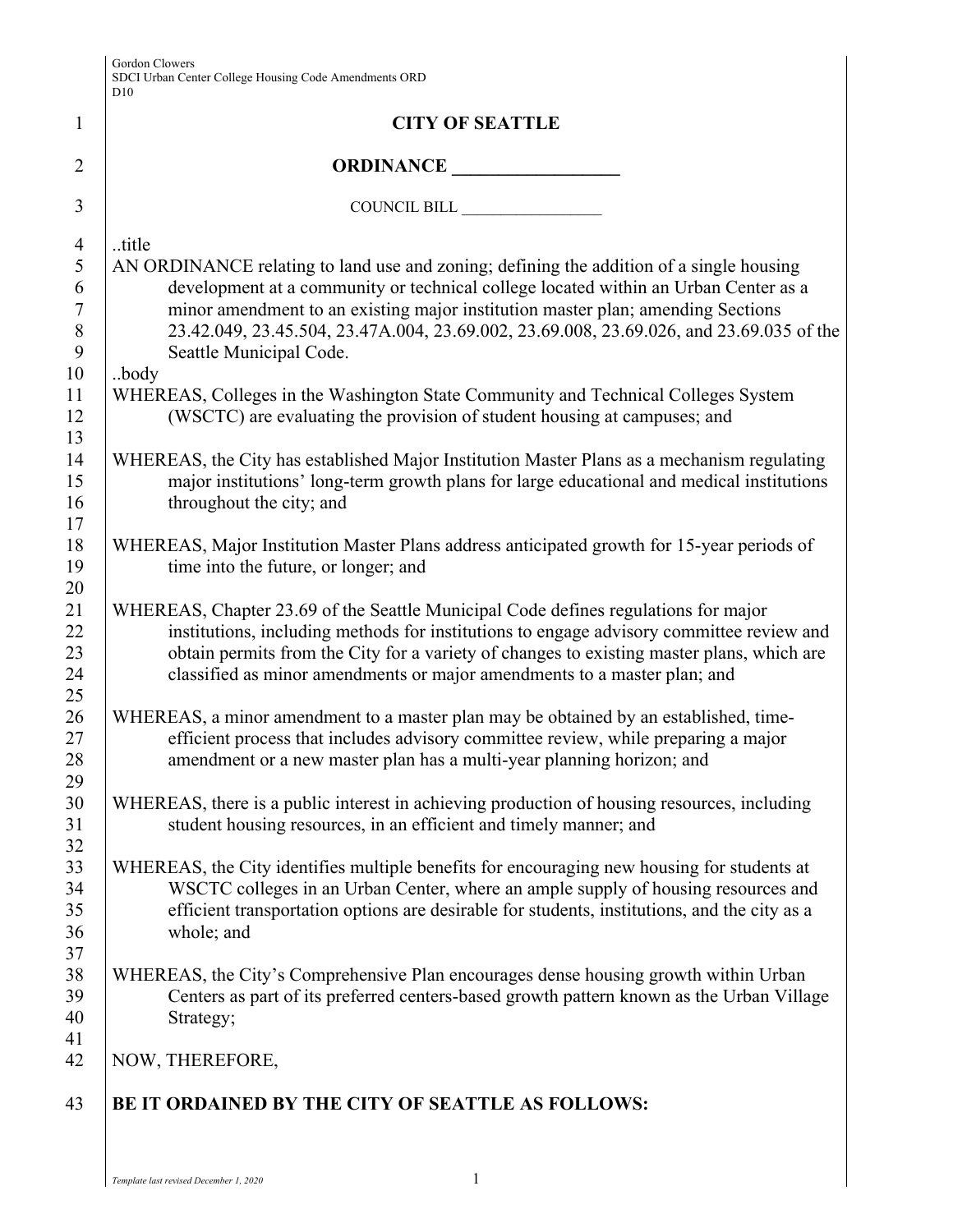1 Section 1. Section 23.42.049 of the Seattle Municipal Code, last amended by Ordinance 2 | 124608, is amended as follows:

## 3 **23.42.049 Congregate residences**

4 Congregate residences are subject to the development standards for the zone in which 5 they are located, to the development standards for apartments where such housing type standards  $\begin{bmatrix} 6 \\ 1 \end{bmatrix}$  are specified, and to the following requirements:

7 \* \* \*

8 B. Food preparation areas in sleeping rooms. Within a congregate residence not more 9 than 25 percent of sleeping rooms shall have complete food preparation areas, where a complete 10 food preparation area is identified by the presence of a plumbed sink, a stove or range, a 11 refrigerator, and a counter top. The Director has discretion to increase the percentage up to 100 12 percent of sleeping rooms if the congregate residence is owned by or affiliated with a college or 13 university, is a sorority or fraternity, or is owned by a not for profit entity or charity, or is a 14 congregate residence that is licensed by the State and provides on-site supportive services for 15 seniors or persons with disabilities. Supportive services include meal service, cleaning service, 16 health services or similar services.

 $17$  \* \* \*

18 Section 2. Section 23.45.504 of the Seattle Municipal Code, last amended by Ordinance 19 125558, is amended as follows:

## 20 **23.45.504 Permitted and prohibited uses**

21 A. All uses are permitted outright, prohibited or permitted as a conditional use according 22 to Table A for 23.45.504 and this Section 23.45.504. Uses not referred to in Table A for 23 23.45.504 are prohibited, unless otherwise indicated in this Chapter 23.45 or Chapters 23.51A,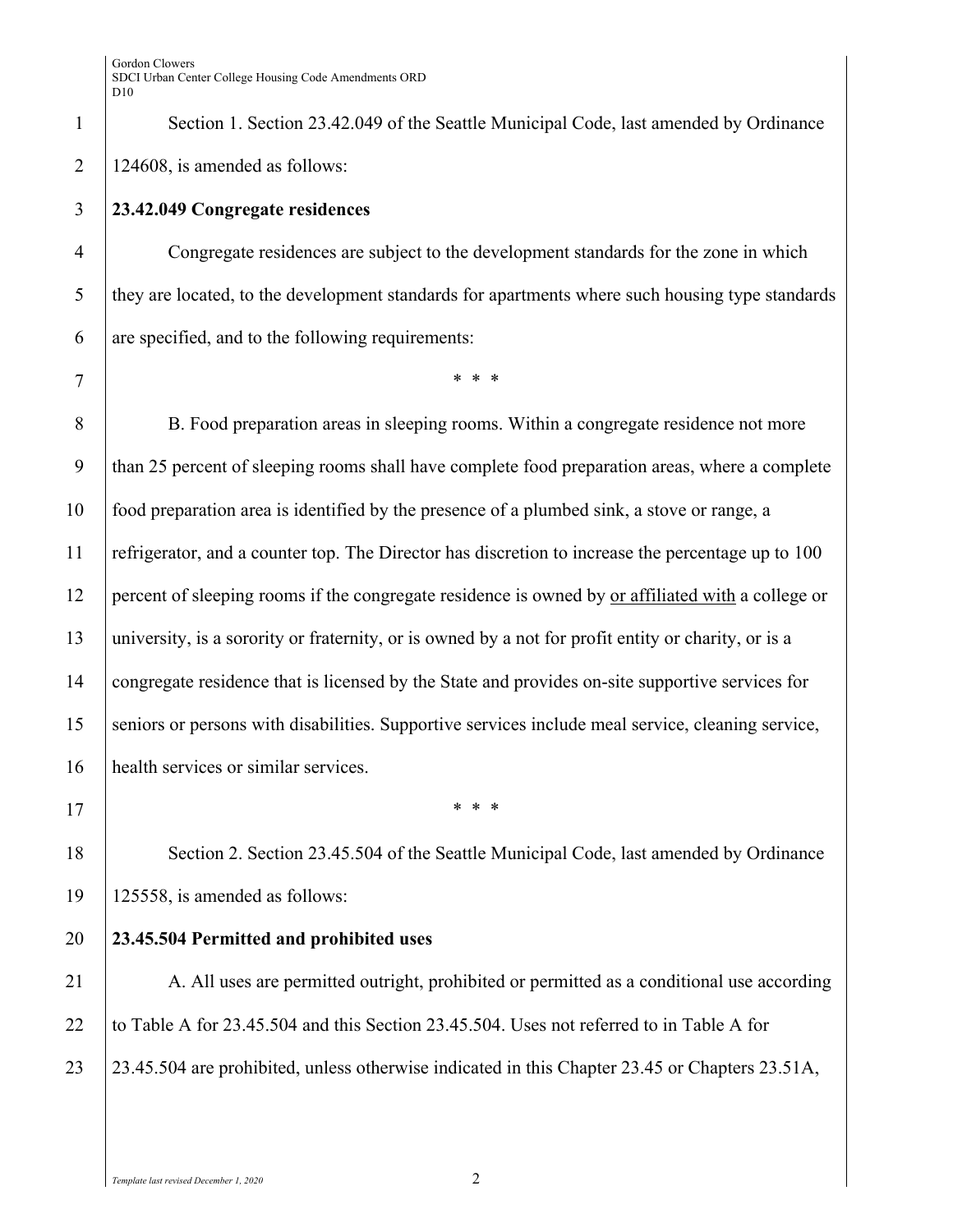## 1 23.51B, or 23.57. Communication utilities and accessory communication devices, except as

- 2 exempted in Section 23.57.002, are subject to the regulations in this Chapter 23.45 and additional
- 3 regulations in Chapter 23.57. Public facilities are subject to the regulations in Section
- 4 23.51A.004.

| <b>Table A for 23.45.504</b>                                                                                                                                                                                                                                                                               |                                                                                        |                                                                     |  |
|------------------------------------------------------------------------------------------------------------------------------------------------------------------------------------------------------------------------------------------------------------------------------------------------------------|----------------------------------------------------------------------------------------|---------------------------------------------------------------------|--|
| <b>Permitted and Prohibited Uses</b>                                                                                                                                                                                                                                                                       |                                                                                        |                                                                     |  |
| Permitted and prohibited uses by zone                                                                                                                                                                                                                                                                      |                                                                                        |                                                                     |  |
| <b>Uses</b>                                                                                                                                                                                                                                                                                                | LR1, LR2, and LR3                                                                      | <b>MR</b> and HR                                                    |  |
| A. Residential use except as listed below                                                                                                                                                                                                                                                                  | P                                                                                      | P                                                                   |  |
| A.1. Congregate residence                                                                                                                                                                                                                                                                                  | X/P <sup>1</sup>                                                                       | $P/X^2$                                                             |  |
| <b>B.</b> Institutions                                                                                                                                                                                                                                                                                     | $P/CU^3$                                                                               | $P/CU^3$                                                            |  |
| C. Uses in existing or former public schools                                                                                                                                                                                                                                                               |                                                                                        |                                                                     |  |
| C.1. Child care centers, preschools,<br>public or private schools, educational and<br>vocational training for the disabled, adult<br>evening education classes, nonprofit<br>libraries, community centers, community<br>programs for the elderly, and similar uses in<br>existing or former public schools | $\mathbf{P}$                                                                           | P                                                                   |  |
| C.2. Other non-school uses in existing or<br>former public schools                                                                                                                                                                                                                                         | Permitted pursuant to<br>procedures established<br>in Chapter 23.78<br>$* *$<br>$\ast$ | Permitted pursuant to<br>procedures established<br>in Chapter 23.78 |  |
| L. All other uses                                                                                                                                                                                                                                                                                          | $\rm X$                                                                                | X                                                                   |  |

Footnotes to Table A for 23.45.504

<sup>1</sup> Congregate residences that are owned by or affiliated with a college or university; or are a sorority or fraternity; or are owned by a not-for-profit entity or charity; or are licensed by the State and provide on-site supportive services for seniors or persons with disabilities; are permitted outright. All others are prohibited. Supportive services include meal service, cleaning service, health services, or similar.

<sup>2</sup> Congregate residences that are owned by <u>or affiliated with a</u> college or university; or are a sorority or fraternity; or are owned by a not-for-profit entity or charity; or are licensed by the State and provide on-site supportive services for seniors or persons with disabilities; are permitted outright. All others are permitted only in locations within urban villages and urban centers. Supportive services include meal service, cleaning service, health services, or similar. <sup>3</sup> Institutions meeting development standards are permitted outright; all others are

administrative conditional uses pursuant to Section 23.45.506. The provisions of this Chapter 23.45 shall apply to Major Institution uses as provided in Chapter 23.69. \* \* \*

 $P = Permitted$  outright

CU = Permitted as an Administrative Conditional Use

*Template last revised December 1, 2020* 3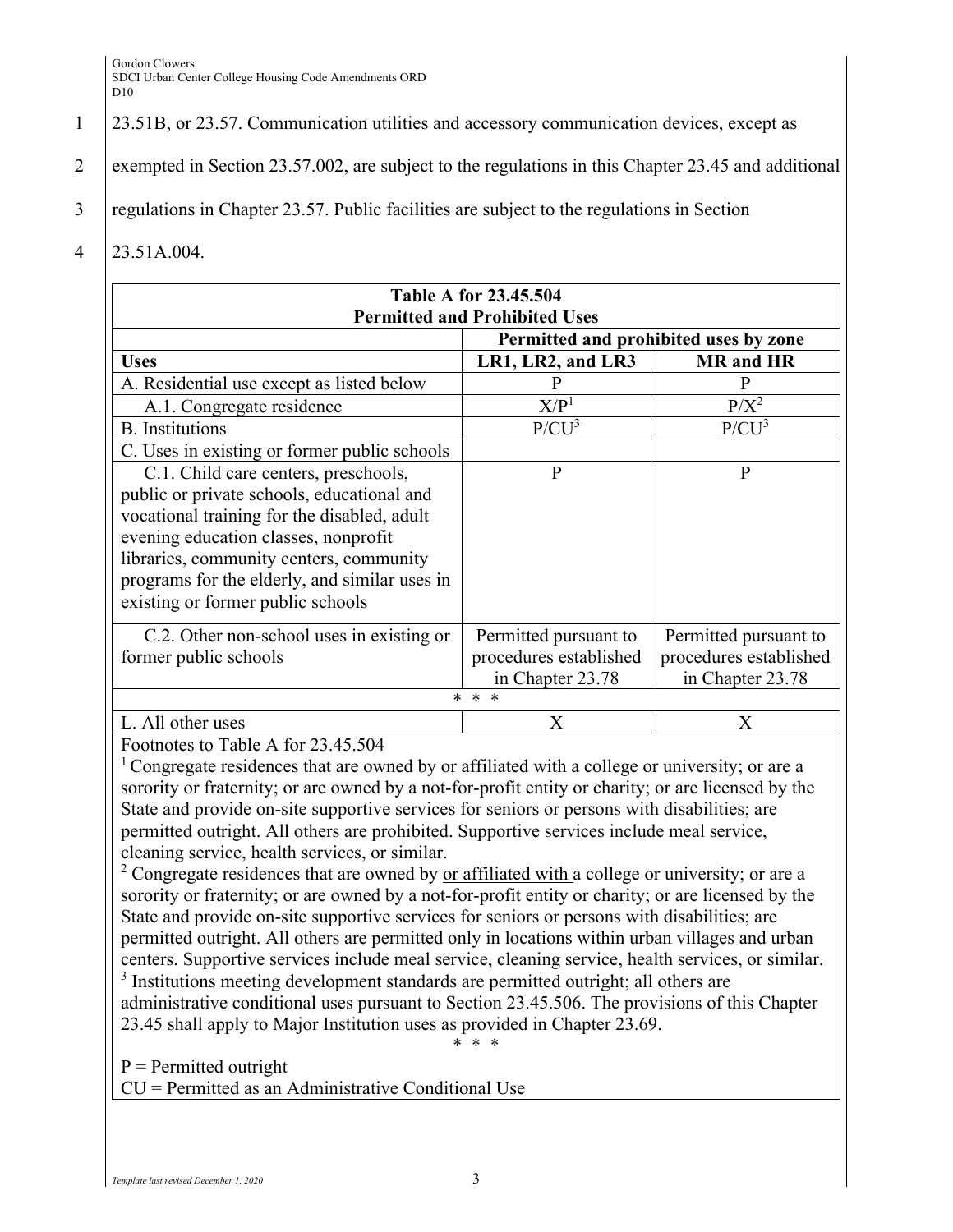1

|                | $RC = Permitted$ in areas zoned Residential Commercial (RC), and subject to the provisions of<br>the RC zone, Chapter 23.46 |
|----------------|-----------------------------------------------------------------------------------------------------------------------------|
|                | $X =$ Prohibited                                                                                                            |
| $\mathbf{1}$   |                                                                                                                             |
| $\overline{2}$ | B. All permitted uses are allowed as a principal use or as an accessory use, unless                                         |
| 3              | otherwise indicated in this Chapter 23.45.                                                                                  |
| 4              | * * *                                                                                                                       |
| 5              | Section 3. Section 23.47A.004 of the Seattle Municipal Code, last amended by Ordinance                                      |
| 6              | 125558, is amended as follows:                                                                                              |
| 7              | 23.47A.004 Permitted and prohibited uses                                                                                    |
| 8              | A. All uses are permitted outright, prohibited, or permitted as a conditional use according                                 |
| 9              | to Table A for 23.47A.004 and this Section 23.47A.004, except as may be otherwise provided                                  |
|                |                                                                                                                             |

10 | pursuant to Subtitle III, Division 3, Overlay Districts, of this Title 23.

|                                          | <b>Table A for 23.47A.004</b>   |                                                    |              |              |                  |
|------------------------------------------|---------------------------------|----------------------------------------------------|--------------|--------------|------------------|
|                                          | <b>Uses in Commercial zones</b> |                                                    |              |              |                  |
|                                          |                                 | Permitted and prohibited uses by zone <sup>1</sup> |              |              |                  |
| <b>Uses</b>                              | NC1                             | NC2                                                | NC3          | C1           | C <sub>2</sub>   |
|                                          | * * *                           |                                                    |              |              |                  |
| E. INSTITUTIONS                          |                                 |                                                    |              |              |                  |
| E.1. Institutions not listed             | 10                              | 25                                                 | $\mathbf{P}$ | P            | $\mathbf{P}$     |
| below                                    |                                 |                                                    |              |              |                  |
| E.2. Major institutions subject          | $\mathbf{P}$                    | $\mathbf{P}$                                       | $\mathbf{P}$ | $\mathbf{P}$ | $\mathbf{P}$     |
| to the provisions of Chapter 23.69       |                                 |                                                    |              |              |                  |
| E.3. Religious facilities                | P                               | P                                                  | P            | P            | P                |
| E.4. Schools, elementary or              | P                               | P                                                  | P            | P            | $\mathbf{P}$     |
| secondary                                |                                 |                                                    |              |              |                  |
|                                          | * * *                           |                                                    |              |              |                  |
| J. RESIDENTIAL USES <sup>14</sup>        |                                 |                                                    |              |              |                  |
| J.1. Residential uses not listed         | $\mathbf{P}$                    | $\mathbf{P}$                                       | $\mathbf{P}$ | $\mathbf{P}$ | CU <sup>15</sup> |
| below                                    |                                 |                                                    |              |              |                  |
| J.2. Caretaker's quarters                | $\mathbf{P}$                    | $\mathbf{P}$                                       | $\mathbf{P}$ | P            | $\mathbf{P}$     |
| J.3 Congregate residence                 | $X/P^{16}$                      | $X/P^{16}$                                         | $P/X^{17}$   | $P/X^{17}$   | $P/X^{17}$       |
| * * *                                    |                                 |                                                    |              |              |                  |
| <b>KEY</b>                               |                                 |                                                    |              |              |                  |
| $A =$ Permitted as an accessory use only |                                 |                                                    |              |              |                  |

*Template last revised December 1, 2020* 4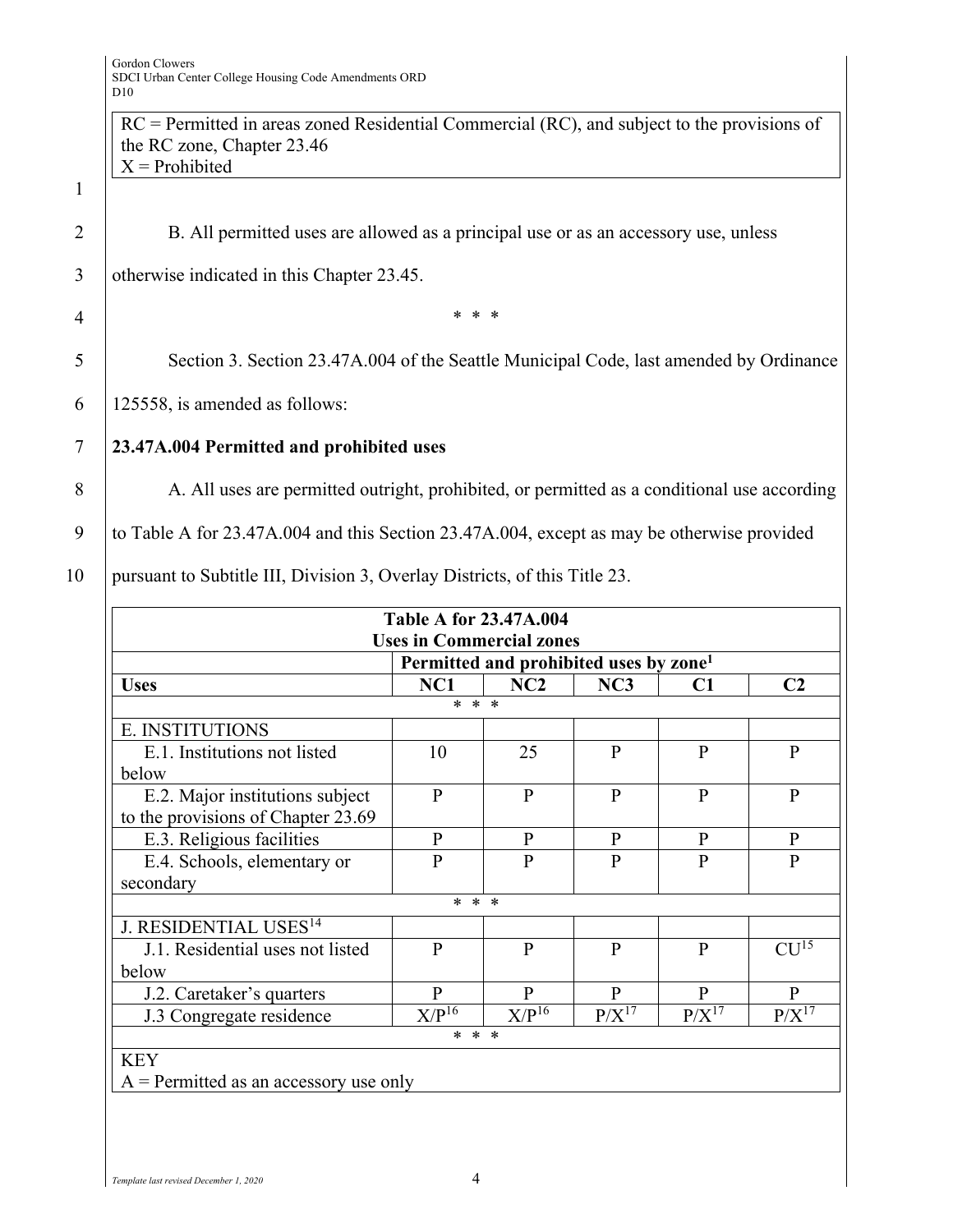$CU =$  Administrative Conditional Use (business establishment limited to the multiple of 1,000 square feet of any number following a hyphen, pursuant to Section 23.47A.010)  $CCU = Council Conditional Use (business establishment limited to the multiple of 1,000)$ square feet or any number following a hyphen, pursuant to Section 23.47.A.010)  $P = Permitted$ S = Permitted in shoreline areas only  $X =$ Prohibited  $CU-25 =$  Conditionally permitted; use is limited to 25,000 square feet, pursuant to Section 23.47A.010 10 = Permitted, business establishments limited to 10,000 square feet, pursuant to Section 23.47A.010  $20$  = Permitted, business establishments limited to  $20,000$  square feet, pursuant to Section 23.47A.010 25 = Permitted, business establishments limited to 25,000 square feet, pursuant to Section 23.47A.010 35 = Permitted, business establishments limited to 35,000 square feet, pursuant to Section 23.47A.010 40 = Permitted, business establishments limited to 40,000 square feet, pursuant to Section 23.47A.010 50 = Permitted, business establishments limited to 50,000 square feet, pursuant to Section 23.47A.010 Footnotes to Table A for 23.47A.004 <sup>1</sup> In pedestrian-designated zones, a portion of the street-level street-facing façade of a structure along a designated principal pedestrian street may be limited to certain uses as provided in subsection 23.47A.005.D. In pedestrian-designated zones, drive-in lanes are prohibited (Section 23.47A.028). \* \* \*

<sup>14</sup> Residential uses may be limited to 20 percent of a street-level street-facing façade pursuant to subsection 23.47A.005.C.

<sup>15</sup> Residential uses are conditional uses  $((n))$  in C2 zones under subsection 23.47A.006.A.3, except as otherwise provided above in Table A for 23.47A.004 or in subsection 23.47A.006.A.3.

 $16$  Congregate Residences that are owned by <u>or affiliated with</u> a college or university, or are a sorority or fraternity, or are owned by a not-for-profit entity or charity; or are licensed by the State and provide supportive services; are permitted outright. All others are prohibited. Supportive services include meal service, cleaning service, health services or similar.

 $17$  Congregate Residences that are owned by <u>or affiliated with</u> a college or university, or are a sorority or fraternity, or are owned by a not-for-profit entity or charity, or are licensed by the State and provide supportive services; are permitted outright. All others are permitted only in locations within urban villages and urban centers. Supportive services include meal service, cleaning service, health services or similar.

\* \* \*

1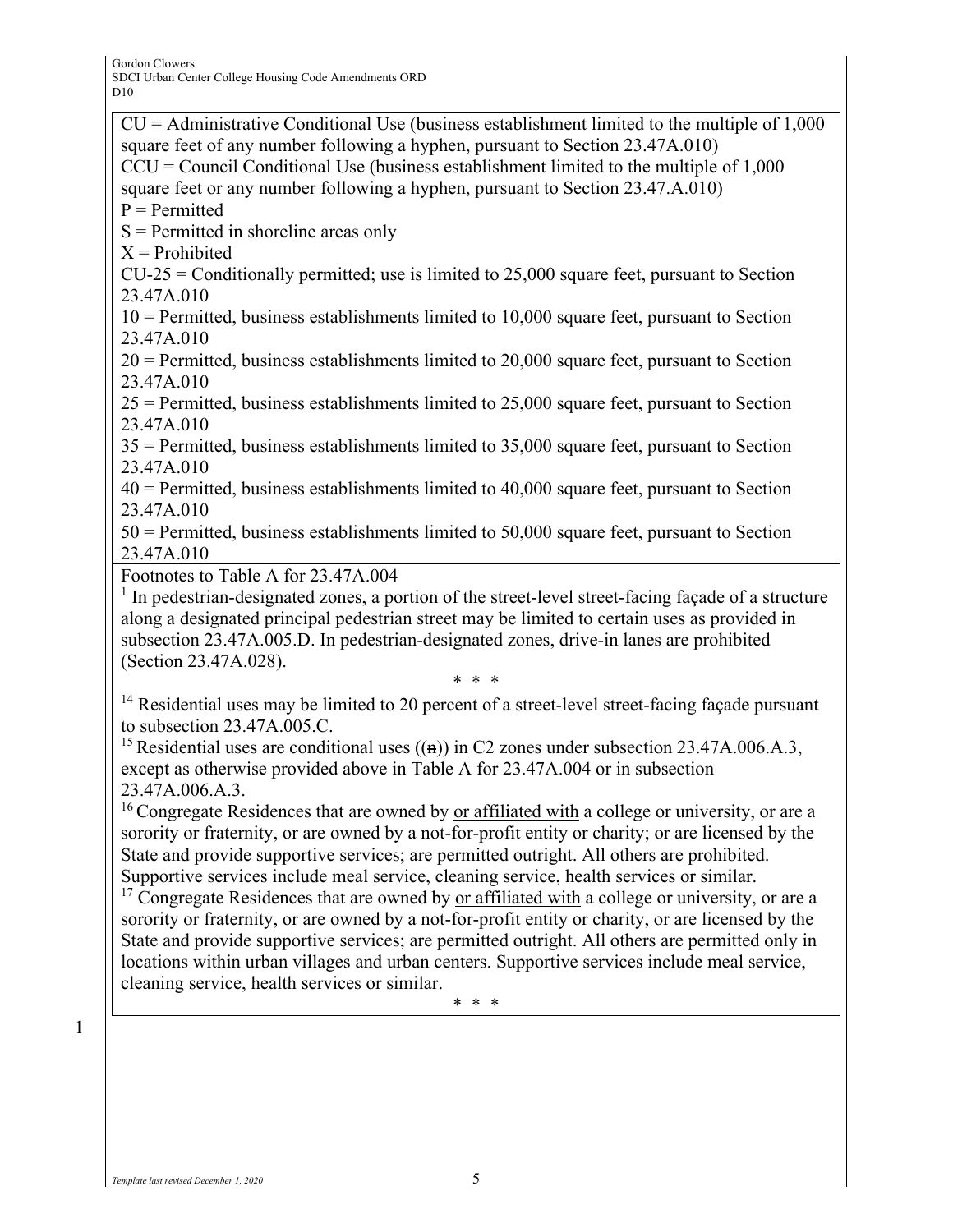| $\mathbf{1}$   | B. All permitted uses are allowed as a principal use or as an accessory use, unless            |
|----------------|------------------------------------------------------------------------------------------------|
| $\overline{2}$ | otherwise indicated in Table A for 23.47A.004.                                                 |
| 3              | * * *                                                                                          |
| $\overline{4}$ | Section 4. Section 23.69.002 of the Seattle Municipal Code, last amended by Ordinance          |
| 5              | 120691, is amended as follows:                                                                 |
| 6              | <b>Subchapter I Establishment of Overlay District</b>                                          |
| $\tau$         | 23.69.002 Purpose and intent( $(.)$ )                                                          |
| 8              | The purpose of this chapter is to regulate Seattle's major educational and medical             |
| 9              | institutions in order to:                                                                      |
| 10             | A. Permit appropriate institutional growth within boundaries while minimizing the              |
| 11             | adverse impacts associated with development and geographic expansion;                          |
| 12             | B. Balance a Major Institution's ability to change and the public benefit derived from         |
| 13             | change with the need to protect the livability and vitality of adjacent neighborhoods;         |
| 14             | C. Encourage the concentration of Major Institution development on existing campuses,          |
| 15             | or alternatively, the decentralization of such uses to locations more than ((two thousand five |
| 16             | hundred $(2,500)$ ) 2,500 feet from campus boundaries;                                         |
| 17             | D. Provide for the coordinated growth of major institutions through major institution          |
| 18             | conceptual master plans and the establishment of major institutions overlay zones;             |
| 19             | E. Discourage the expansion of established major institution boundaries;                       |
| 20             | F. Encourage significant community involvement in the development, monitoring,                 |
| 21             | implementation and amendment of major institution master plans, including the establishment of |
| 22             | citizen's advisory committees containing community and major institution representatives;      |
|                |                                                                                                |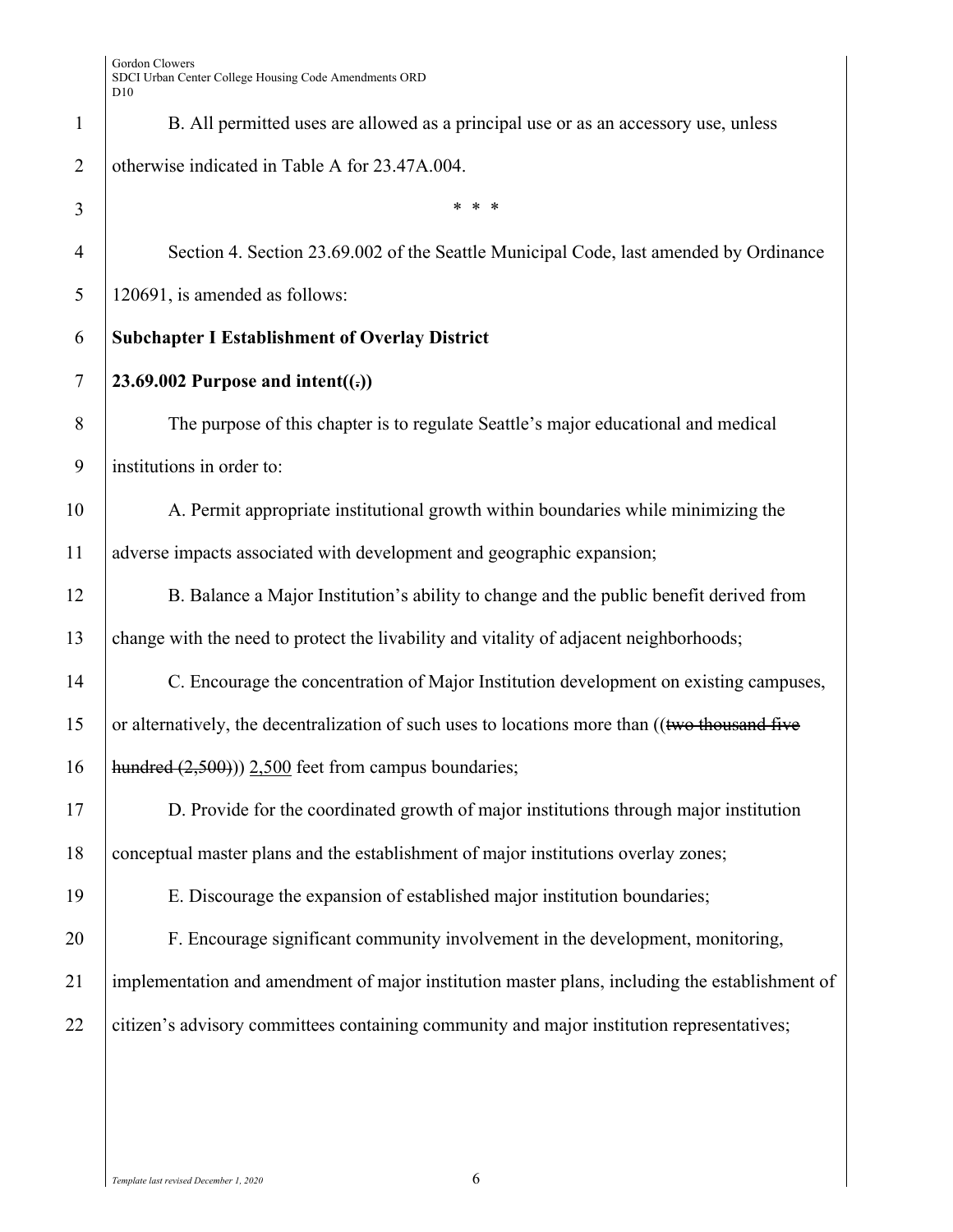| $\mathbf{1}$   | G. Locate new institutions in areas where such activities are compatible with the                  |
|----------------|----------------------------------------------------------------------------------------------------|
| $\overline{2}$ | surrounding land uses and where the impacts associated with existing and future development        |
| 3              | can be appropriately mitigated;                                                                    |
| $\overline{4}$ | H. Accommodate the changing needs of major institutions, provide flexibility for                   |
| 5              | development and encourage a high quality environment through modifications of use restrictions     |
| 6              | and parking requirement of the underlying zoning;                                                  |
| 7              | I. For educational major institutions, accommodate institution-related housing on campus,          |
| 8              | recognizing a need for these institutions and the city to support diverse and affordable housing   |
| 9              | choices for students;                                                                              |
| 10             | $((\text{L}))$ J. Make the need for appropriate transition primary considerations in determining   |
| 11             | setbacks. Also setbacks may be appropriate to achieve proper scale, building modulation, or view   |
| 12             | corridors.                                                                                         |
| 13             | $((J))$ K. Allow an increase to the number of permitted parking spaces only when it is 1)          |
| 14             | necessary to reduce parking demand on streets in surrounding areas, and 2) compatible with         |
| 15             | goals to minimize traffic congestion in the area;                                                  |
| 16             | $((K))$ L. Use the TMP to reduce the number of vehicle trips to the major institution,             |
| 17             | minimize the adverse impacts of traffic on the streets surrounding the institution, minimize       |
| 18             | demand for parking on nearby streets, especially residential streets, and minimize the adverse     |
| 19             | impacts of institution-related parking on nearby streets. To meet these objectives, seek to reduce |
| 20             | the number of SOVs used by employees and students at peak time and destined for the campus;        |
| 21             | $((E))$ M. Through the master plan: 1) give clear guidelines and development standards on          |
| 22             | which the major institutions can rely for long-term planning and development; 2) provide the       |
| 23             | neighborhood advance notice of the development plans of the major institution; 3) allow the city   |
|                |                                                                                                    |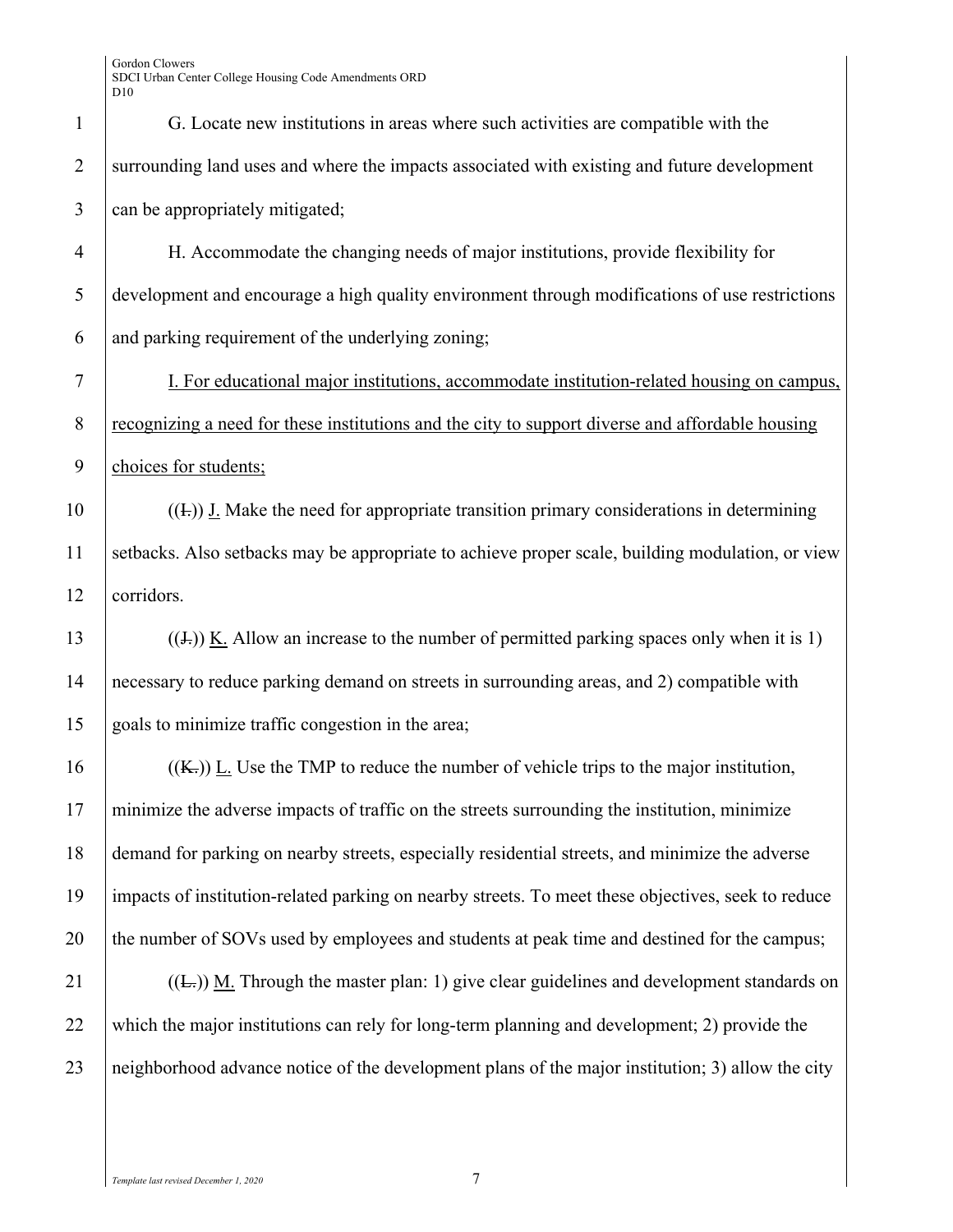| $\mathbf{1}$   | to anticipate and plan for public capital or programmatic actions that will be needed to              |
|----------------|-------------------------------------------------------------------------------------------------------|
| $\overline{2}$ | accommodate development; and 4) provide the basis for determining appropriate mitigating              |
| $\mathfrak{Z}$ | actions to avoid or reduce adverse impacts from major institution growth; and                         |
| $\overline{4}$ | $((M))$ N. Encourage the preservation, restoration and reuse of designated historic                   |
| 5              | buildings.                                                                                            |
| 6              | Section 5. Section 23.69.008 of the Seattle Municipal Code, last amended by Ordinance                 |
| $\tau$         | 123668, is amended as follows:                                                                        |
| $8\phantom{.}$ | <b>Subchapter II Use Provisions</b>                                                                   |
| 9              | 23.69.008 Permitted uses $((=))$                                                                      |
| 10             | A. All uses that are functionally integrated with, or substantively related to, the central           |
| 11             | mission of a Major Institution or that primarily and directly serve the users of an institution shall |
| 12             | be defined as Major Institution uses and shall be permitted in the Major Institution Overlay          |
| 13             | (MIO) District. Major Institution uses shall be permitted either outright, or as conditional uses     |
| 14             | according to the provisions of Section 23.69.012. Permitted Major Institution uses shall not be       |
| 15             | limited to those uses which are owned or operated by, or affiliated with, the Major Institution.      |
| 16             | B. The following characteristics shall be among those used by the Director to determine               |
| 17             | whether a use is functionally integrated with, or substantively related to, the central mission of    |
| 18             | the Major Institution. No one $((+))$ of these characteristics shall be determinative:                |
| 19             | 1. Functional contractual association;                                                                |
| 20             | 2. Programmatic integration;                                                                          |
| 21             | 3. Direct physical circulation/access connections;                                                    |
| 22             | 4. Shared facilities or staff;                                                                        |
| 23             | 5. Degree of interdependence;                                                                         |
|                |                                                                                                       |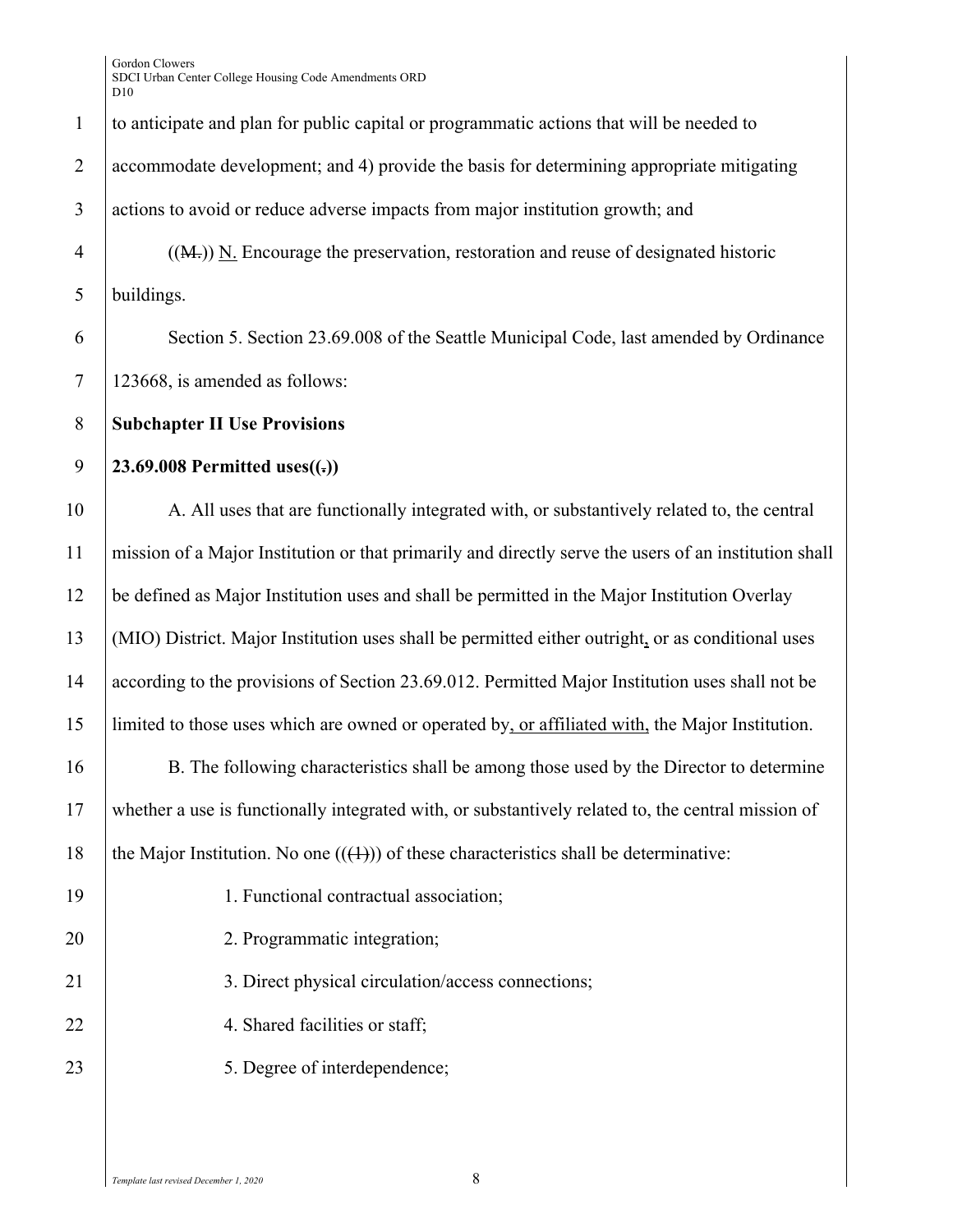1 6. Similar or common functions, services, or products. 2  $\vert$  \* \* \* 3 D. When a use is determined to be a Major Institution use, it shall be located in the same 4 MIO District as the Major Institution with which it is functionally integrated, or to which it is 5  $\vert$  related, or the users of which it primarily and directly serves. To locate outside but within ((two 6 thousand five hundred  $(2,500)$ )) 2,500 feet of that MIO District, a Major Institution use shall be 7 subject to the provisions of Section 23.69.022. 8 \* \* \* 9 F. Uses other than those permitted under subsections 23.69.008.A and 23.69.008.B (( $\theta$ f) 10 this section) shall be subject to the use provisions and development standards of the underlying 11 zone. 12 Section 6. Section 23.69.026 of the Seattle Municipal Code, last amended by Ordinance 13 118362, is amended as follows: 14 **Subchapter VI Procedures**  $15$  \* \* \* 16 **Part 2 Major Institution Master Plan**  $17$  \* \* \* 18 **23.69.026 Determination to prepare a master plan((.))**  19 A. Any Major Institution may elect to prepare a master plan. 20 B. A Major Institution without an adopted master plan or with a master plan that includes 21 an expiration date and that was adopted under Code provisions prior to the 1996 Major 22 Institutions Ordinance shall be required to prepare a master plan in the following circumstances: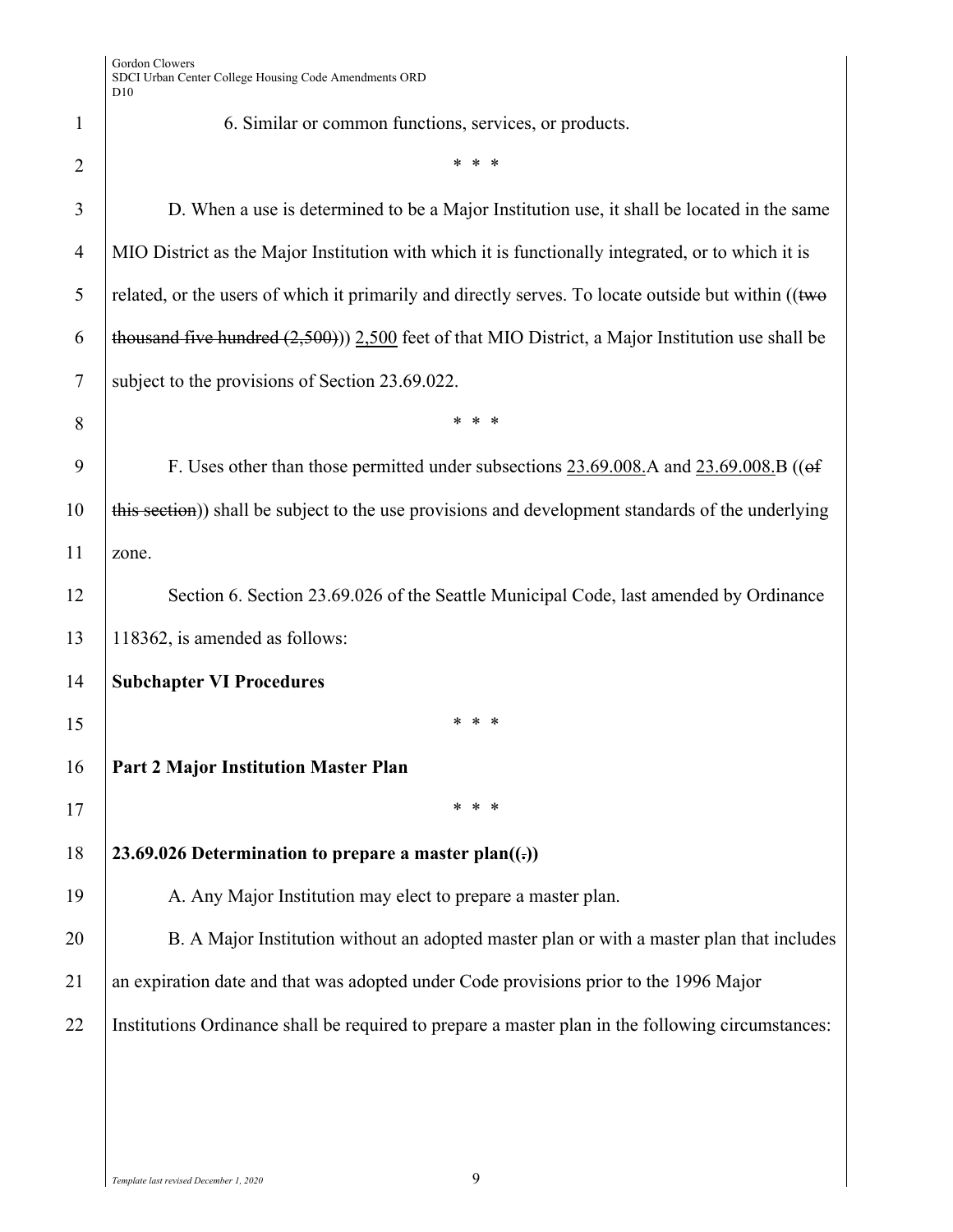| $\mathbf{1}$         | 1. The establishment of a new Major Institution Overlay (MIO) District is                           |
|----------------------|-----------------------------------------------------------------------------------------------------|
| $\overline{2}$       | required according to Section 23.69.024; or                                                         |
| 3                    | 2. Expansion of an MIO District boundary or change in a MIO District height                         |
| $\overline{4}$       | designation is proposed; or                                                                         |
| 5                    | 3. An application is filed for a structure containing Major Institution use(s) that is              |
| 6                    | located within the MIO District and would exceed the development standards of the underlying        |
| $\tau$               | zone and is not permitted under an existing master plan, provided other means of modifying          |
| 8                    | development standards that apply to similar uses located in the zone may also be sought; or         |
| 9                    | 4. A Major Institution proposes to demolish or change the use of a residential                      |
| 10                   | structure inside the boundaries of an MIO District, provided that a master plan need not be         |
| 11                   | prepared when:                                                                                      |
|                      |                                                                                                     |
|                      | a. The use is changed to housing for the institution, or                                            |
|                      | b. Not more than two $((2))$ structures containing not more than a total of                         |
|                      | four $((4))$ dwelling units are demolished or changed to a nonresidential use within a two $((2))$  |
| 12<br>13<br>14<br>15 | year period and are replaced in the general vicinity by the same number of dwelling units.          |
| 16                   | C. A Major Institution with an adopted master plan that is not subject to subsection                |
|                      | $23.69.026$ . B ((of this section)) shall be required to prepare a new master plan in the following |
| 17<br>18             | circumstances:                                                                                      |
| 19                   | 1. The Major Institution proposes to increase the total amount of gross floor area                  |
| 20                   | allowed or the total number of parking spaces allowed within the MIO District, except if a          |
| 21                   | proposed change to a master plan involves:                                                          |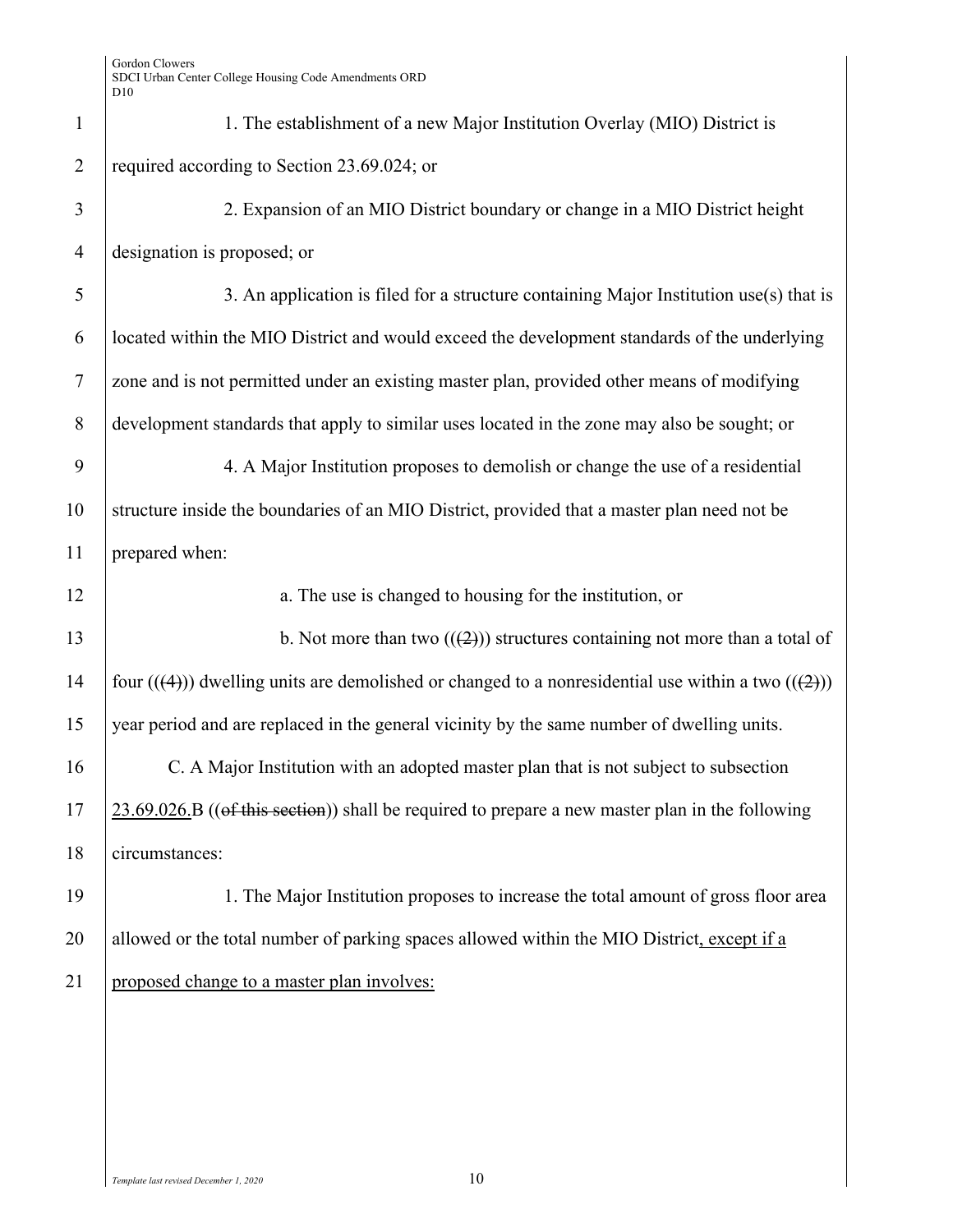| $\mathbf{1}$   | a. Constructing no more than a single development that includes                                 |
|----------------|-------------------------------------------------------------------------------------------------|
| $\overline{2}$ | residential uses owned or affiliated with an educational major institution that is part of the  |
| 3              | Washington State Community and Technical Colleges system; and                                   |
| $\overline{4}$ | b. A property located within an Urban Center; and                                               |
| 5              | c. A development including dormitory, congregate housing, or other                              |
| 6              | affordable housing opportunities; or                                                            |
| $\overline{7}$ | 2. A master plan has been in effect for at least ten $((10))$ years and the institution         |
| 8              | proposes to expand the MIO District boundaries; or                                              |
| 9              | 3. A master plan has been in effect for at least ten $((10))$ years and the institution         |
| 10             | proposes an amendment to the master plan that is determined to be major according to the        |
| 11             | provisions of Section 23.69.035, and the Director determines that conditions have changed       |
| 12             | significantly in the neighborhood surrounding the Major Institution since the master plan was   |
| 13             | adopted.                                                                                        |
| 14             | D. A master plan shall not be required for replacement of existing structures where the         |
| 15             | replacement structure:                                                                          |
| 16             | 1. Would be located on the same lot; and                                                        |
| 17             | 2. Would not contain uses which would require a change of use and which the                     |
| 18             | Director determines would not result in an increase in adverse impacts on the surrounding area; |
| 19             | and                                                                                             |
| 20             | 3. Would not exceed the height of the existing structure; and                                   |
| 21             | 4. Would not represent a significant increase in bulk over the existing structure;              |
| 22             | and                                                                                             |
|                |                                                                                                 |
|                |                                                                                                 |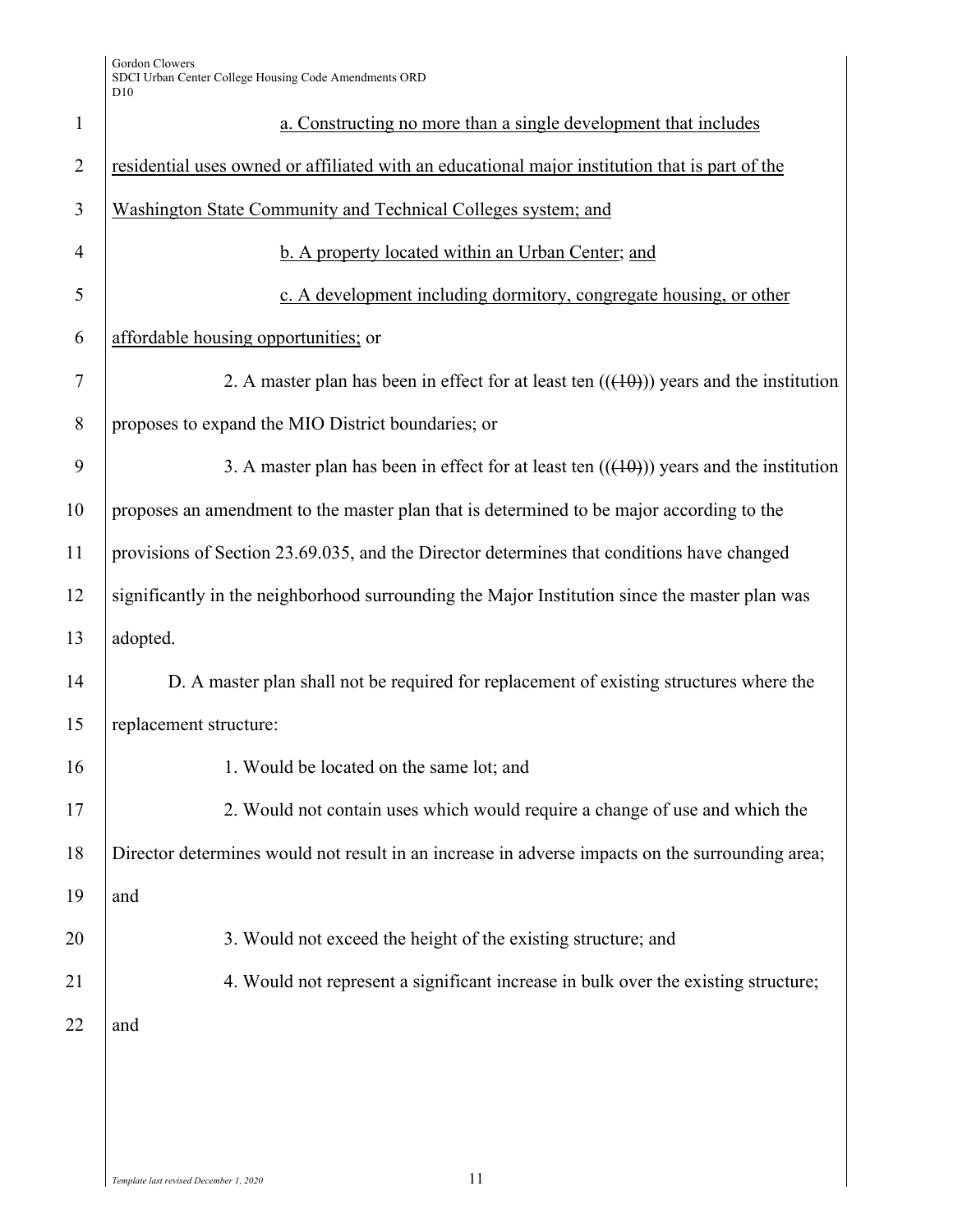1 5. Would not represent a significant increase in gross floor area over the existing 2 structure; and

3 6. Would not significantly reduce existing open area or landscaping. 4 E. If an institution proposes a major amendment of unusual complexity or size, the 5 Advisory Committee may recommend, and the Director may require, that the institution develop  $6$  a new master plan. 7 F. The Director shall determine whether a master plan is required. The Director's 8 determination shall be final and shall not be subject to an interpretation or appeal. 9 Section 7. Section 23.69.035 of the Seattle Municipal Code, last amended by Ordinance 10 120691, is amended as follows: **23.69.035 Changes to master plan((.))** 11 12 A. A proposed change to an adopted master plan shall be reviewed by the Director and 13 determined to be an exempt change, a minor amendment, or a major amendment. 14 B. Exempt Changes. An exempt change shall be a change to the design and/or location 15 of a planned structure or other improvement from that shown in the master plan, which the 16 Director shall approve without publishing an interpretation. Any new gross floor area or 17 parking space(s) must be accompanied by a decrease in gross floor area or parking space(s) 18 elsewhere if the total gross floor area or parking spaces permitted for the entire MIO District 19 or, if applicable, the subarea would be exceeded. Each exempt change must meet the 20 development standards for the MIO District. Exempt changes shall be: 21 1. Any new structure or addition to an existing structure not approved in the

 $23$  or

22 master plan that is  $(($ twelve thousand  $(12,000))$  12,000 square feet of gross floor area or less;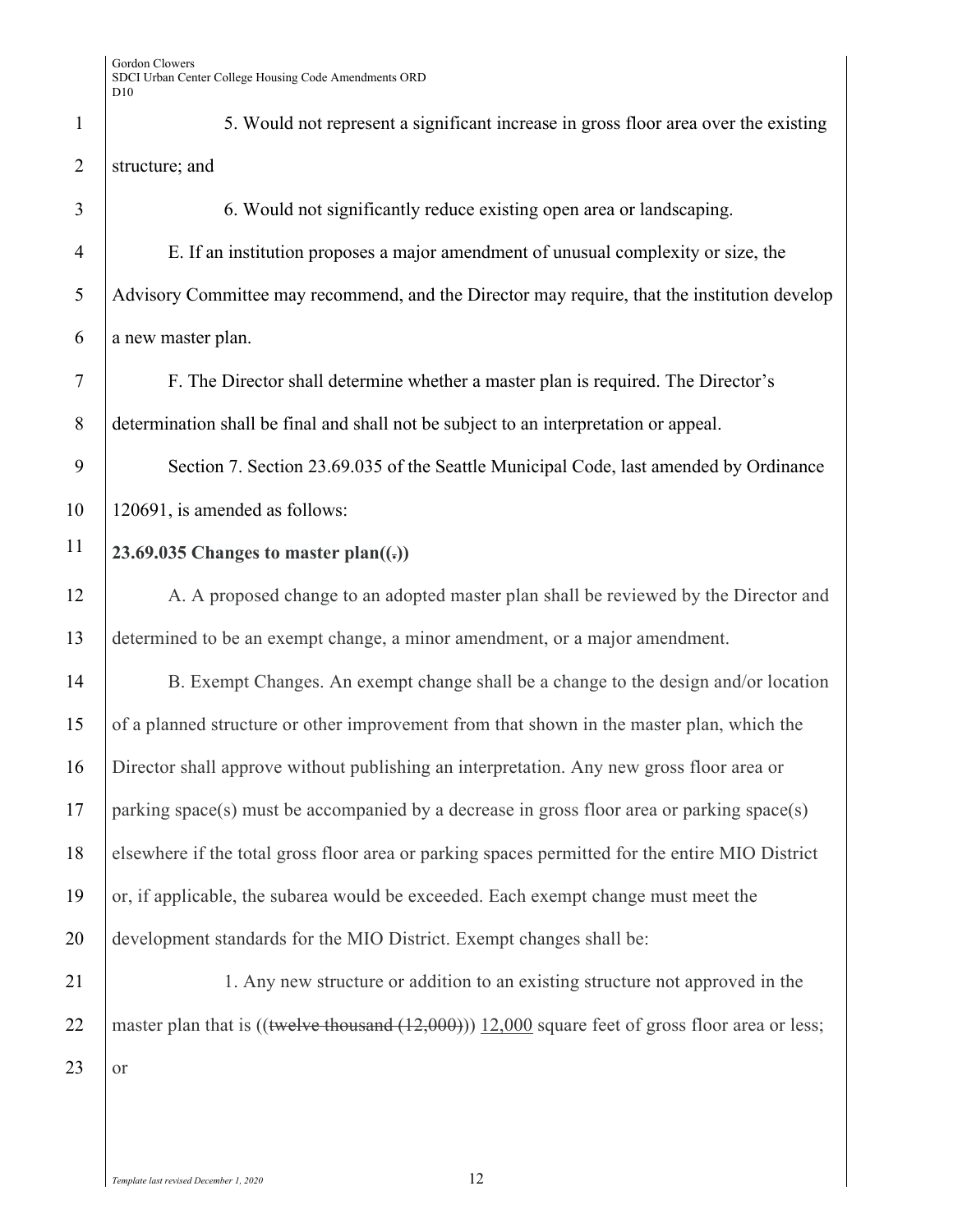| $\mathbf{1}$   | 2. Twenty $((20))$ or fewer parking spaces not approved in the master plan; or                          |
|----------------|---------------------------------------------------------------------------------------------------------|
| $\overline{2}$ | 3. An addition to a structure not yet constructed but approved in the master plan                       |
| 3              | that is no greater than $(($ twenty percent $(20%)$ $))$ 20 percent of the approved gross floor area of |
| $\overline{4}$ | that structure or $(($ twenty thousand $(20,000))$ $(20,000)$ square feet, whichever is less; or        |
| 5              | 4. Any change in the phasing of construction, if not tied to a master plan                              |
| 6              | condition imposed under approval by the Council; or                                                     |
| 7              | 5. Any increase in gross floor area below grade.                                                        |
| 8              | C. Amendments. The Advisory Committee shall be given the opportunity to review a                        |
| 9              | proposed minor or major amendment and submit comments on whether it should be considered                |
| 10             | minor or major, and what conditions, if any, (((if any))) should be imposed if it is minor. The         |
| 11             | Director shall determine whether the amendment is minor or major according to subsections               |
| 12             | $23.69.035$ . D and $23.69.035$ . E ((of this section)). The Director's decision that a proposed        |
| 13             | amendment is minor or major shall be made in the form of an interpretation subject to the               |
| 14             | procedures of Chapter 23.88, Rules; Interpretation. If the Director and the Major Institution           |
| 15             | agree that a major amendment is required based on subsection 23.69.035.E ((of this section)),           |
| 16             | the interpretation process may be waived, and the amendment and environmental review                    |
| 17             | process shall be subject to the provisions of subsection 23.69.035.G ((of this section)). After         |
| 18             | the Director makes a decision on whether an amendment is minor or major, the Advisory                   |
| 19             | Committee shall be notified.                                                                            |
| ጎሰ             | D. Miner Amendments, A memorial aboves to an edented moster plan shall be                               |

20 **D.** Minor Amendments. A proposed change to an adopted master plan shall be 21 considered and approved as a minor amendment when it is not an exempt change according to 22 subsection  $23.69.035.B$  ((of this section)), when it is consistent with the original intent of the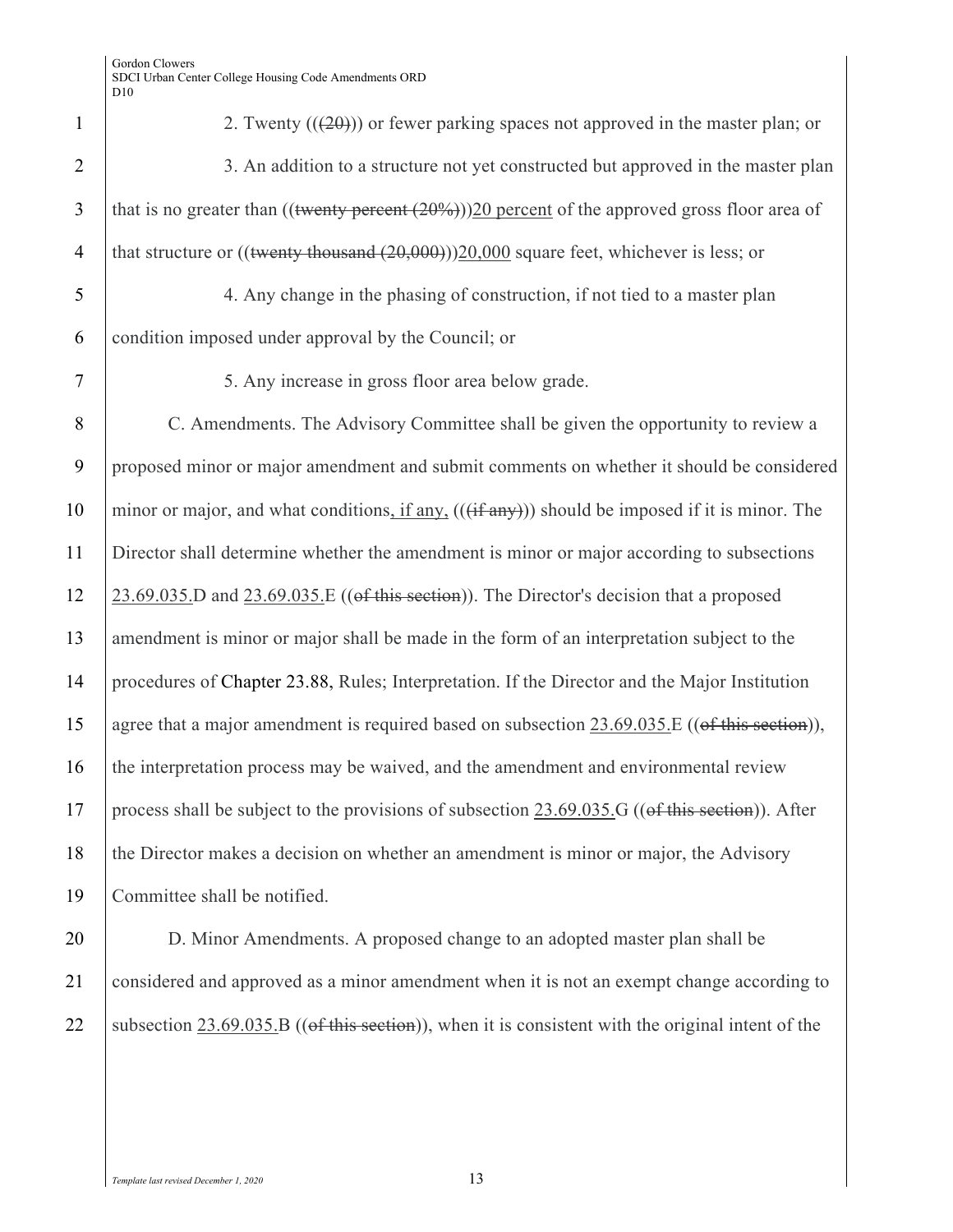1 adopted master plan (except as provided in this subsection 23.69.035.D.4), and when it meets 2 at least one of the following criteria:

| 3              | 1. The amendment will not result in significantly greater impacts than those                      |
|----------------|---------------------------------------------------------------------------------------------------|
| $\overline{4}$ | contemplated in the adopted master plan; or                                                       |
| 5              | 2. The amendment is a waiver from a development standard or master plan                           |
| 6              | condition, or a change in the location or decrease in size of designated open space, and the      |
| $\overline{7}$ | proposal does not go beyond the minimum necessary to afford relief and will not be materially     |
| 8              | detrimental to the public welfare or injurious to the property or improvements in the vicinity in |
| 9              | which the Major Institution is located; or                                                        |
| 10             | 3. The amendment is a proposal by the Major Institution to lease space or                         |
| 11             | otherwise locate a use at street level in a commercial zone outside an MIO District, and within   |
| 12             | $((two thousand five hundred feet (2,500'))) 2,500 feet of the MIO District boundary, and the$    |
| 13             | use is allowed in the zone for but not permitted pursuant to Section 23.69.022. In making the     |
| 14             | determination whether the amendment is minor, the Director shall consider the following           |
| 15             | factors:                                                                                          |
| 16             | a. Whether an adequate supply of commercially zoned land for business                             |
| 17             | serving neighborhood residents will continue to exist, and                                        |
| 18             | b. Whether the use will maintain or enhance the viability or long-term                            |
| 19             | potential of the neighborhood-serving character of the area, and                                  |
| 20             | c. Whether the use will displace existing neighborhood-serving                                    |
| 21             | commercial uses at street level or disrupt a continuous commercial street front, particularly of  |
| 22             | personal and household retail sales and service uses, and                                         |
|                |                                                                                                   |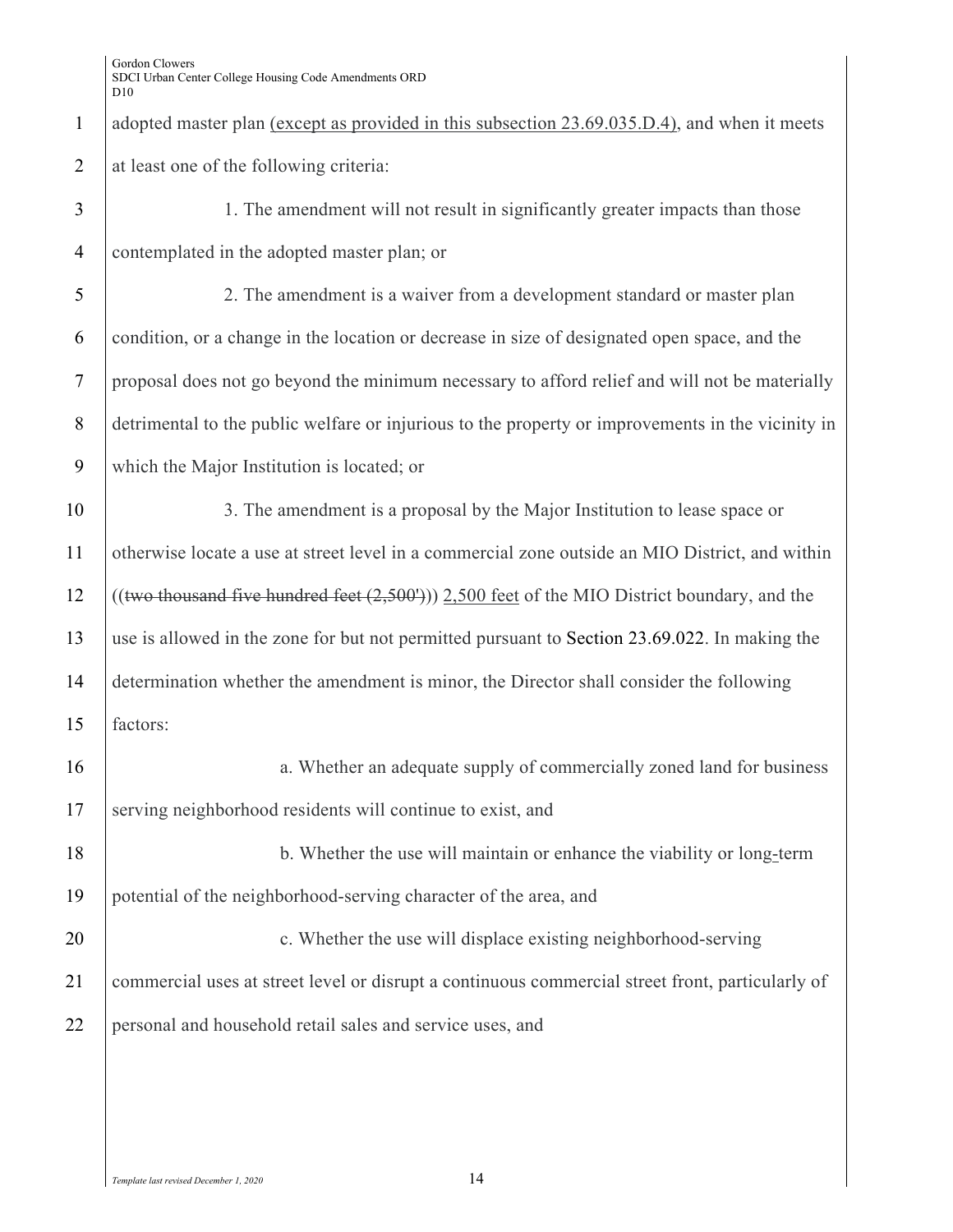| $\mathbf{1}$   | d. Whether the use supports neighborhood planning goals and objectives                              |
|----------------|-----------------------------------------------------------------------------------------------------|
| $\overline{2}$ | as provided in a Council-approved neighborhood plan.                                                |
| 3              | 4. The amendment would accommodate a single development with residential                            |
| $\overline{4}$ | uses, consistent with criteria in subsection 23.69.026.C.1, that either was not anticipated by or   |
| 5              | is in excess of what was anticipated in an adopted Master Plan. The floor area of said              |
| 6              | residential use, uses accessory thereto, and required street level uses, shall be exempted from     |
| $\tau$         | the calculation of total development capacity of the major institution overlay, and shall be        |
| $8\,$          | excluded from calculation of Floor Area Ratio and not counted against the major institution's       |
| 9              | development program permitted floor area for the campus.                                            |
| 10             | E. Major Amendments. A proposed change to an adopted master plan shall be                           |
| 11             | considered a major amendment when it is not an exempt change according to subsection                |
| 12             | $23.69.035.B$ ((of this section)) or a minor amendment according to subsection $23.69.035.D$ ((of   |
| 13             | this section)). In addition, any of the following shall be considered a major amendment:            |
| 14             | 1. An increase in a height designation or the expansion of the boundary of the                      |
| 15             | MIO District; or                                                                                    |
| 16             | 2. Any change to a development standard that is less restrictive, except if a                       |
| 17             | proposed change relates to providing housing affiliated with certain educational major              |
| 18             | institutions as identified in subsection 23.69.026.C.1; or                                          |
| 19             | 3. A reduction in housing stock outside the boundary but within ((two thousand                      |
| 20             | five hundred feet $(2,500')$ ) $2,500$ feet of the MIO District, other than within a Downtown zone, |
| 21             | that exceeds the level approved in an adopted master plan; or                                       |
|                |                                                                                                     |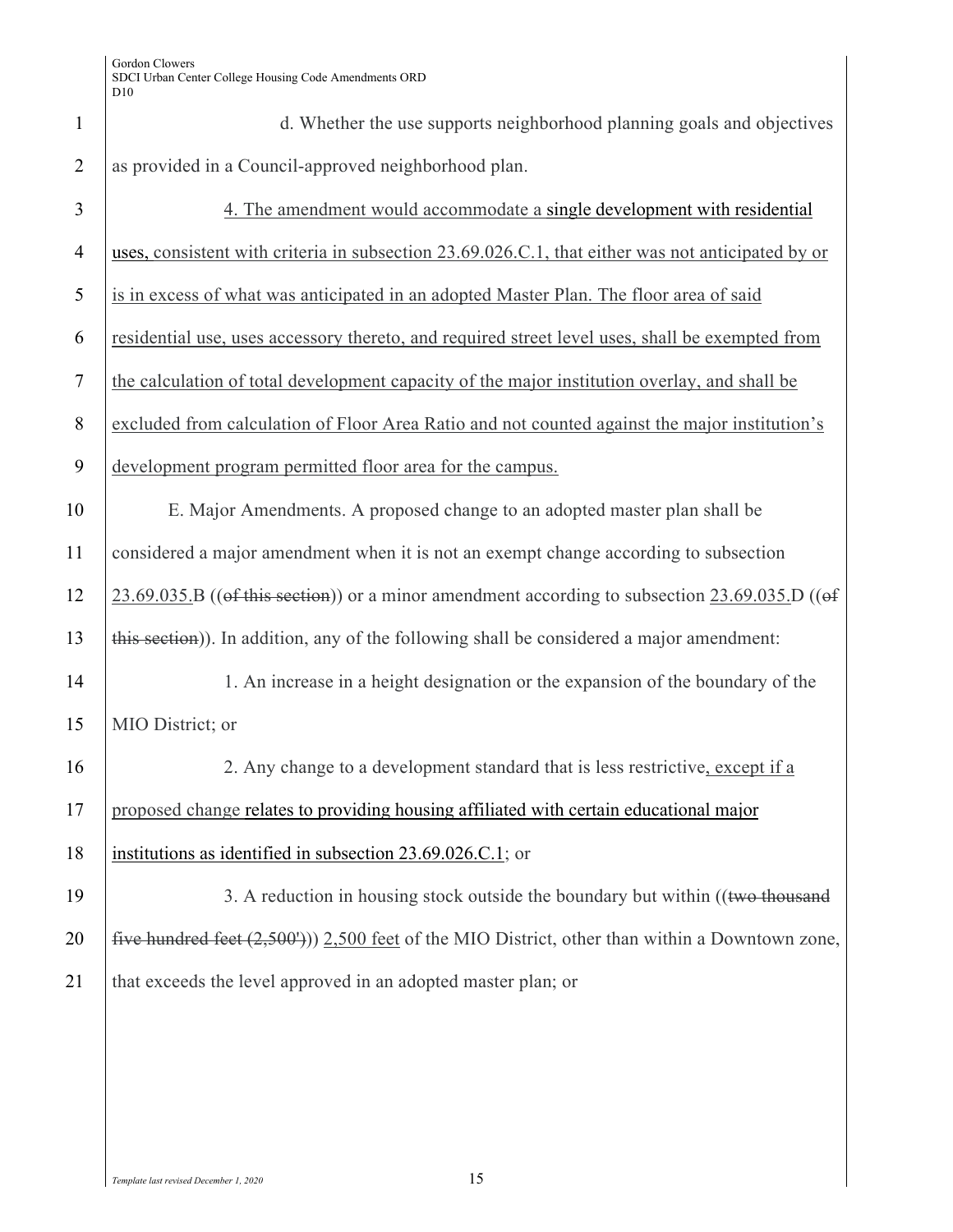1 4. A change to the single-occupancy vehicle goal of an approved transportation 2 management program that increases the percentage of people traveling by single-occupancy 3 vehicle; or

4 5. A use that requires Council Conditional Use approval, including but not 5 limited to a helistop or a major communication utility, that was not described in an adopted 6 master plan; or

7 6. The update of an entire development program component of a master plan 8 that was adopted under Code provisions prior to the 1996 Major Institutions Ordinance where 9 the institution proposes an increase to the total amount of gross floor area allowed or the total 10 number of parking spaces allowed under the institution's existing development program 11 component within the MIO District. Changes to a development program relating to an action 12 described in subsection 23.69.035.D.4 shall not be considered a development program update 13 of this kind.

14 F. If the Director, after reviewing any Advisory Committee recommendation, 15 determines that a proposed major amendment is of unusual complexity or size, the Director 16 may require that the institution prepare a new master plan subject to Section 23.69.032.

17 G. If an amendment is determined to be major, the amendment and environmental 18 review process shall be subject to the provisions of Section 23.69.032((<del>, Master plan process</del>)). 19 However, a concept plan and preliminary draft plan shall not be required. Instead, the Major 20 Institution shall submit a major amendment draft report as part of the application stating which 21 parts of the master plan are proposed to be amended. If an EIS is required for the major 22 amendment, the draft EIS shall be prepared after submittal of the major amendment draft 23 report. After comments are received on the major amendment draft report, the institution shall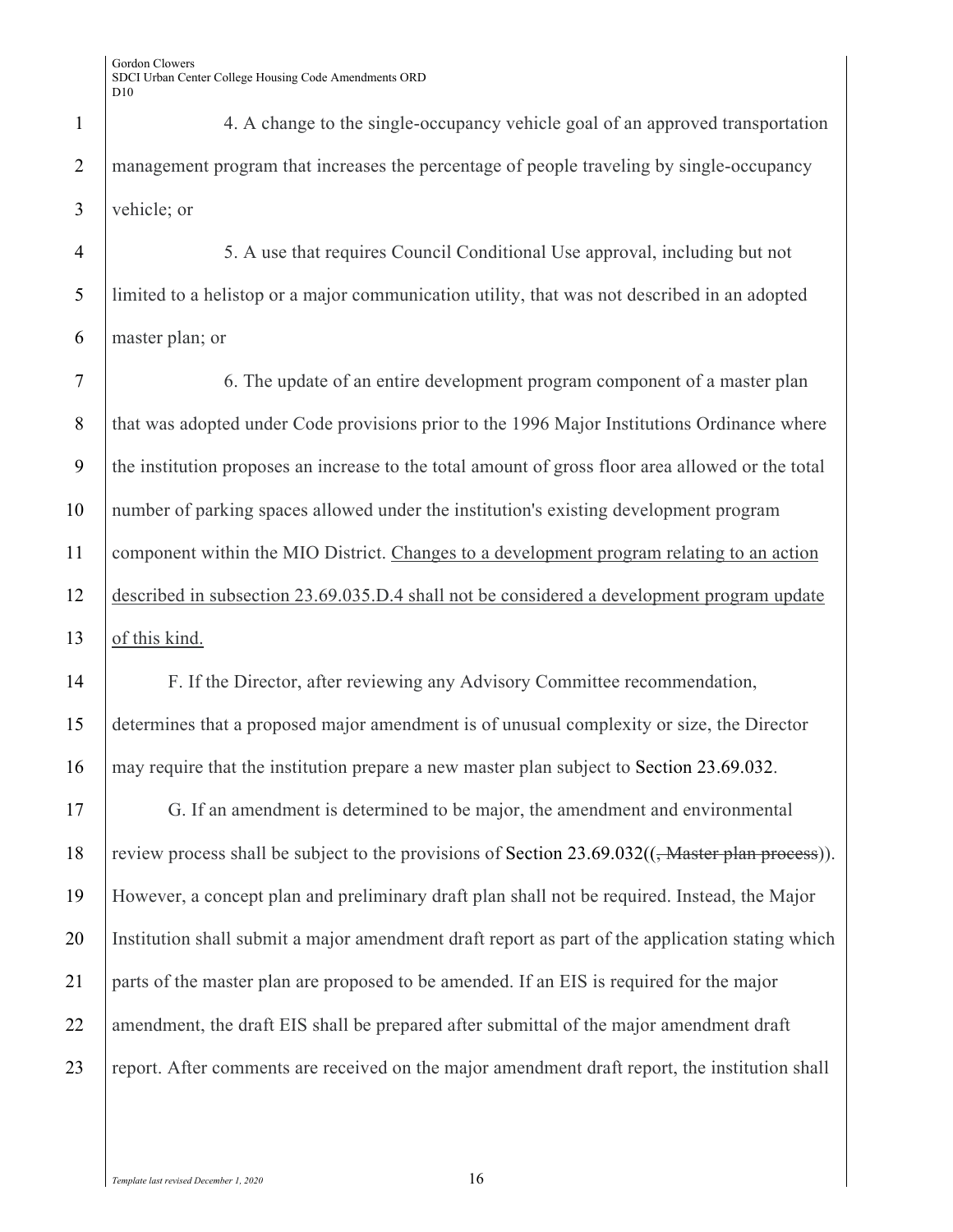1 prepare the major amendment final report and if required, the final EIS. If an EIS is not 2 required for the major amendment, the Director is not required to hold a public hearing on the 3 major amendment draft report.

4 H. Noncontiguous areas that are included in a MIO District as a result of a previously 5 adopted master plan shall be deleted from the MIO District at the time a major amendment is 6 approved unless the noncontiguous area was a former and separate MIO District. The change 7 to the MIO District boundaries shall be in accordance with the procedures for City-initiated 8 amendments to the Official Land Use Map as provided in Chapter 23.76((<del>, Procedures for</del> 9 | Master Use Permits and Council Land Use Decisions,) and shall not be subject to the rezone 10 criteria contained in Section 23.34.124.

11 Section 10. The provisions of this ordinance are declared to be separate and severable. 12 The invalidity of any clause, sentence, paragraph, subdivision, section, or portion of this 13 ordinance or any exhibit to this ordinance, or the invalidity of the application thereof to any 14 person or circumstance, shall not affect the validity of any other provisions of this ordinance or 15 its exhibits, or the validity of their application to other persons or circumstances.